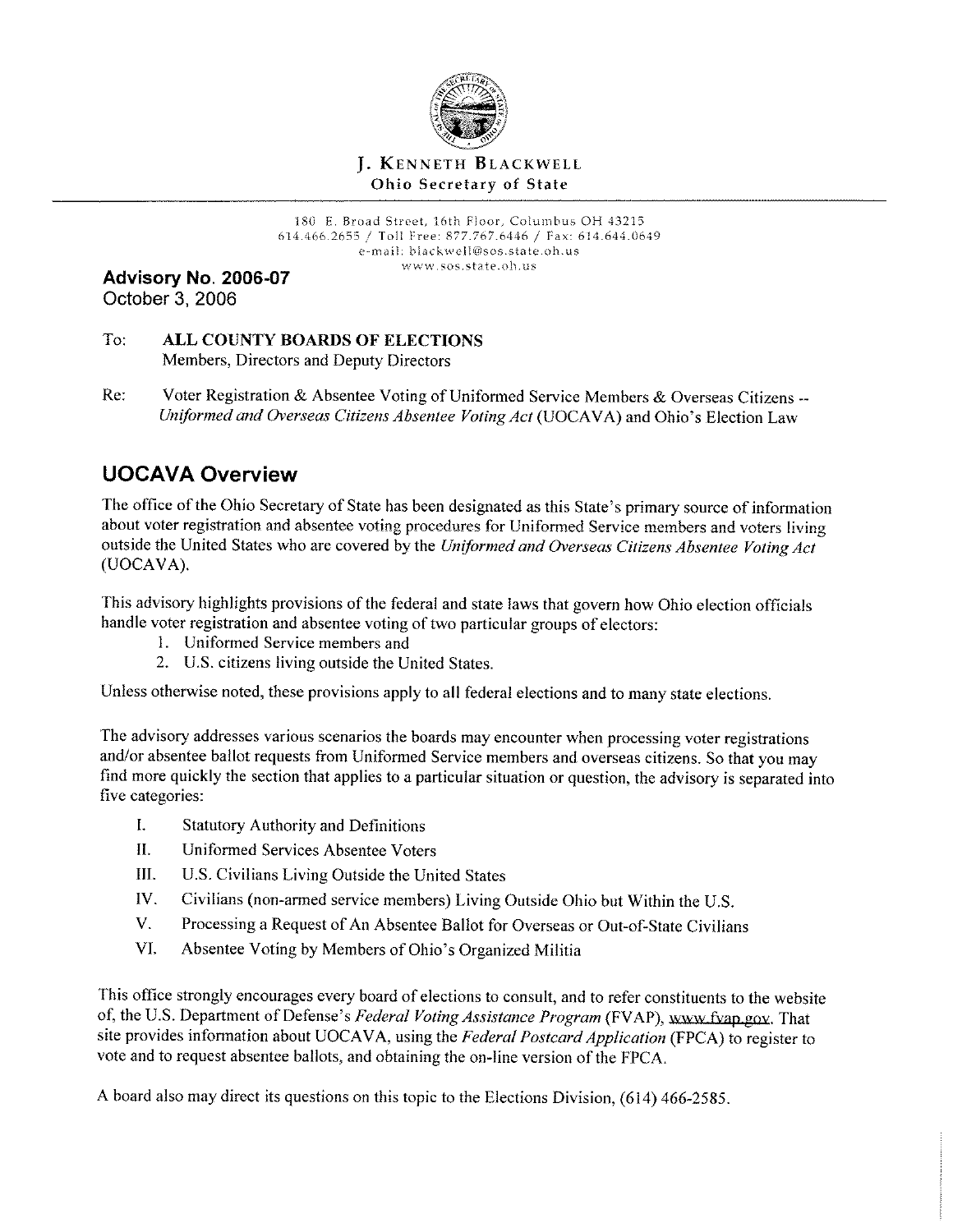# **I. Statutory Authority & Definitions**

# **A. Federal Law: Who is Covered?**

The *Uniformed and Overseas Citizens Absentee Voting Act* (UOCAVA), 100 Stat. 924, 42 U.S.C.A. 1973ff(J986), generally covers certain United States citizens who are absent from the places of residence where those citizens are otherwise eligible to vote.

## **1. Members of the Uniformed Services on active duty**

For purposes of *UOCAVA,* the Uniformed Services are the United States Army, Navy, Air Force, Marine Corps and Coast Guard, the commissioned corps of the Public Health Service, and the commissioned corps of the National Oceanic and Atmospheric Administration (NOAA).

## **2. Members of the Merchant Marine**

A member of the Merchant Marine is defined as an individual ( other than a member of a Uniformed Service or an individual employed, enrolled or maintained on the United States' Great Lakes or inland waterways) employed as an officer or crew member of a vessel that is owned, chartered, enrolled, maintained, or controlled by the United States, or documented under the laws of the United States.

**3. A Spouse or Dependant of a Uniformed Service or Merchant Marine Member**  A spouse or dependant is covered by *UOCA VA* if he/she is absent from his/her place of voting residence in order to be with or near the Uniformed Service or Merchant Marine member.

## **4. U.S. citizens residing outside the United States**

Individual state's may have somewhat different provisions, but the general rule is that a U.S. citizen who resides outside the United States and, but for such residence, would be qualified to vote in federal elections in the last place in which that person was domiciled immediately before leaving the United States.

# **B. State Law: Revised Code of Ohio**

Election officials are advised to review the provisions of state law applicable to voter registration and voting procedures for U.S. citizens who claim the right to vote in Ohio, even though they currently are absent from Ohio. Of particular interest are two chapters of the Revised Code of Ohio: Chapter 3509. (absentee voting, generally) and Chapter 3511. (armed services absent voter's ballots).

# **C. Additional Definitions**

- o *US. citizens:* Native born or naturalized citizens ofthe 50 states, the District of Columbia, Puerto Rico, Guam, American Samoa and the U.S. Virgin Islands.
- o *Federal Post Card Application* (FPCA): A federally prescribed form used by a Uniformed Services voter or overseas citizen to register to vote and/or to request absentee ballots from local election officials. Voters may use either the cardstock FPCA ( obtainable from the Federal Voting Assistance Program, tel. (800) 438-8683 or e-mail vote@fvap.ncr.gov) or the on-line FPCA, which can be downloaded from http://www.fvap.gov/pubs/onlinefpca.pdf.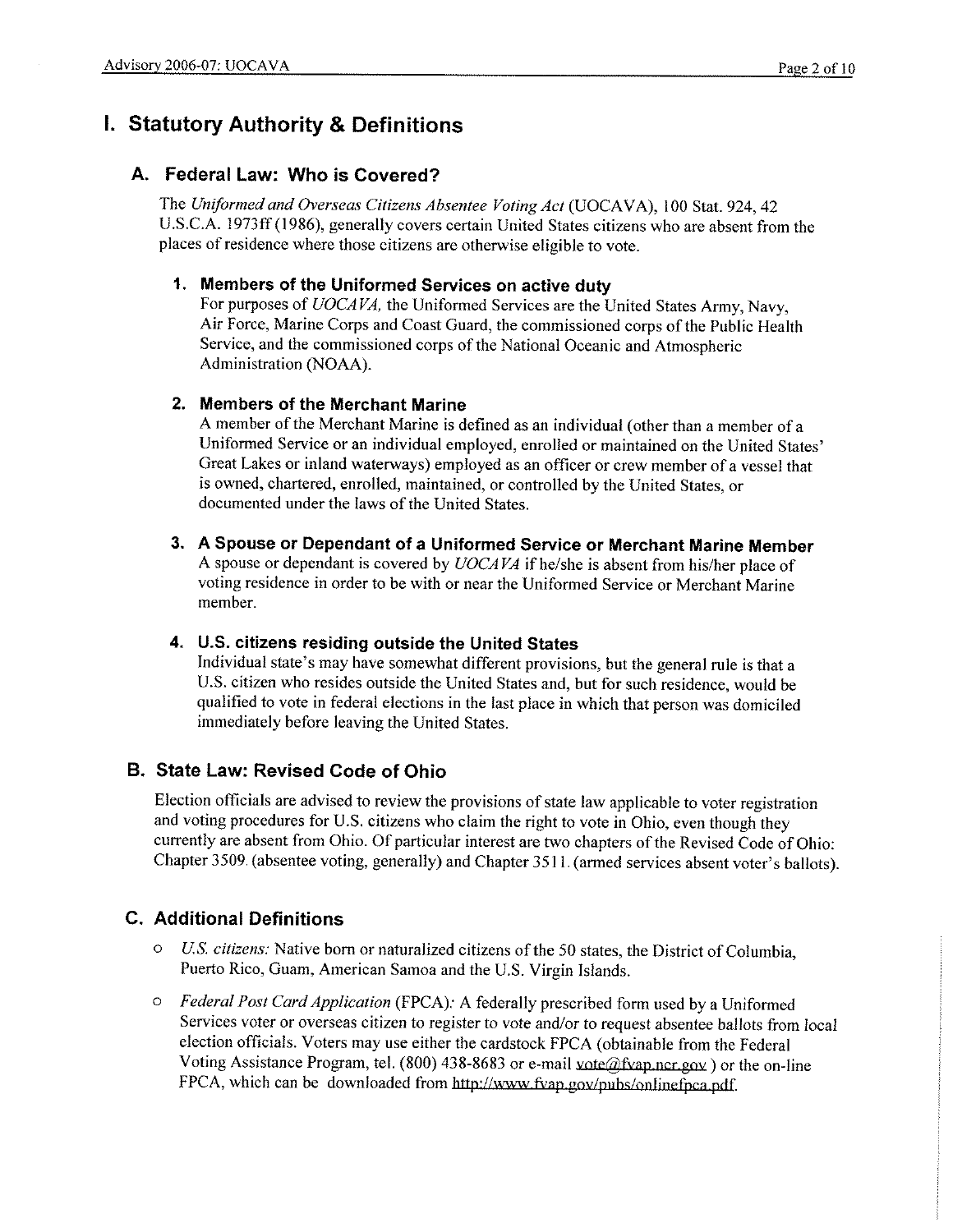# **II. Uniformed Services Absentee Voters**

# **A. Generally**

Both federal and state law provide procedures allowing Uniformed Service members to register to vote and to vote absentee. *See generally*, 42 U.S.C. 1973ff-6; R.C. 3509.03 and 3511.01.

Additionally, Ohio's election laws contain specific provisions for registration and voting by armed services (forces) members only; these alternative options are not available to other types of uniform service members. *See* R.C. 3511.01, *et seq.* 

# **B. Difference between a "Uniformed Services" and "Armed Services" voter**

Ohio's election Jaw distinguishes between the "armed services voter" and other types of Uniformed Service voters:

- "Uniformed Service voter" is the broader term, defined in *UOCAVA* to include the U.S. armed forces - referred to in Ohio election law as the "U.S. armed services" - as well as the merchant marine and the commissioned corps of the Public Health Service (PHS) and the National Oceanic and Atmospheric Administration (NOAA), and their eligible spouses and dependants.
- "Armed service" as used in Ohio election law refers only to the active duty members of the U.S. armed forces (U.S. Army, Air Force, Navy, Marines and Coast Guard).

This distinction determines who is, and who is not, eligible to vote an "armed service absent voter ballot" under Ohio Revised Code Chapter 3511.

# **C. Federal Law: Registering to Vote & Requesting Absentee Ballots**

Any Uniformed Service voter who is a resident of Ohio on active duty as a Uniformed Service member, or the spouse or dependent of a uniform service member who is a U.S. citizen and Ohio resident residing outside Ohio to be with or near the service member, may use the FPCA to register to vote and/or to request absentee ballots.

**To register to vote and request an absentee ballot,** the Uniformed Service voter must submit a properly completed FPCA to the board of elections in the county in which the voter's qualifying voting address is located. Although Ohio waives the 30-day voter registration deadline for Uniformed Service voters, they must be registered to vote in Ohio before absentee ballots can be issued to them.

A uniform service voter who already is registered to vote in Ohio and wishes **only to request absentee ballots** must submit a completed FPCA to the appropriate county board of elections so that it arrives not later than noon on the third day before the election. A Uniformed Service *member* may fax an FPCA requesting absentee ballots to his or her county board of elections, and may request the board to send ballots via fax. However, marked ballots cannot be returned via fax; they must be submitted in person or by U.S. Mail.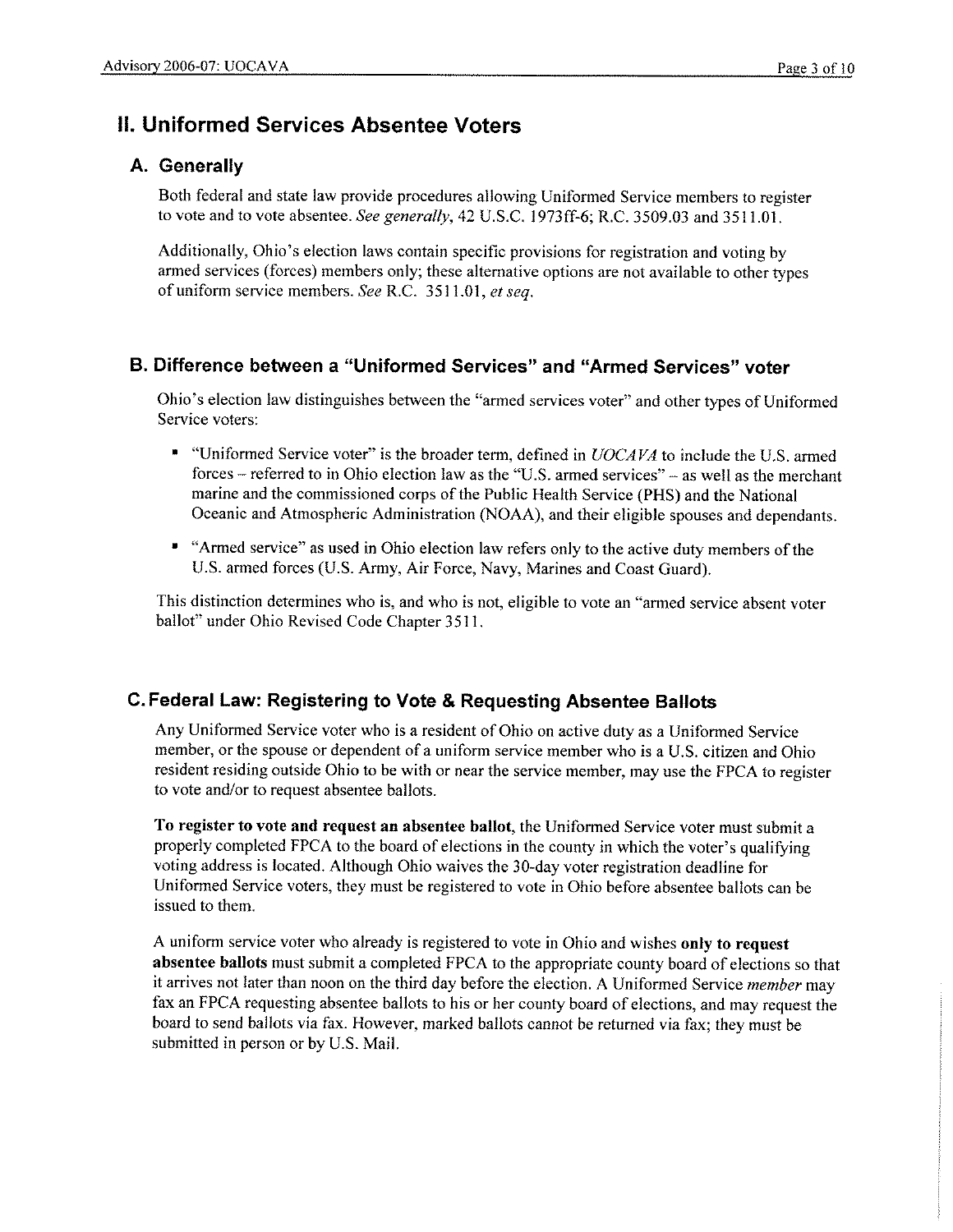# **D. State Law: Ohio's Armed Service Absent Voter's Ballots**

## **1. Who is eligible?**

Members of the United States armed services, and their spouses and dependents who have left Ohio to be with or near the armed services member, may vote absentee while away from their Ohio voting residence, whether they are stationed within or outside the United States, if they meet the requirements of R.C. 3511.01 for voting in Ohio.

*Note:* Spouses and dependents may use the *FPCA* or SoS Form 11-D *(Armed Services Absentee Ballot Application*) to request ballots *only* if they left Ohio to be with or near a service member.

### **2. What must an Armed Services voter do to receive an absentee ballot?**

Deliver by U.S. Mail, via fax, or in person to the board of elections of the county in which the applicant's voting residence is located a signed application for an armed service absentee ballot.

Armed service absentee voters may apply for absentee ballots either one election at a time using Form 11-D *or*, using the FPCA, request all ballots for a calendar year. (As explained under "3. *FPCA,"* below, an FPCA request for absentee ballots could be valid for the next two general federal elections.)

Whatever form the application takes, it must contain *all* of the following:

- I. **A** request for ballot(s).
- 2. The election(s) for which ballot(s) is/are requested and, if a partisan primary election, the applicant's political party affiliation.
- 3. A statement that the applicant is serving in the U.S. armed forces, or is the spouse or dependent of a person serving in the U.S. armed forces.
- 4. The length of time the applicant resided in Ohio immediately before:
	- the commencement of military service, or
	- $\bullet$  leaving Ohio to be with or near the service member.
- 5. The applicant's qualifying Ohio voting residence address.
- 6. A statement that the person is a qualified elector.
- 7. The applicant's birth date.
- 8. One of the following forms of personal identification:
	- the applicant's Ohio driver's license number, or
	- the last four digits of the applicant's social security number, or
	- a copy of a current and valid photo identification, a current utility bill, bank statement, government check, government paycheck, military identification or other government document that shows the applicant's name and address.
- 9. The address to which the ballot is to be mailed or, if the ballot is to be faxed to the service member, the fax number.
- I0. The applicant's signature.

### **3. Using the FPCA**

A Uniformed Services voter may use the FPCA to register to vote and/or to request absentee ballots. A Uniformed Services voter may use a single FPCA to request armed services absentee ballots for all elections in which that individual is eligible to vote during a calendar year. An FPCA that requests ballots for all elections shall also serve as an application for ballots through the next two subsequent general elections for federal office.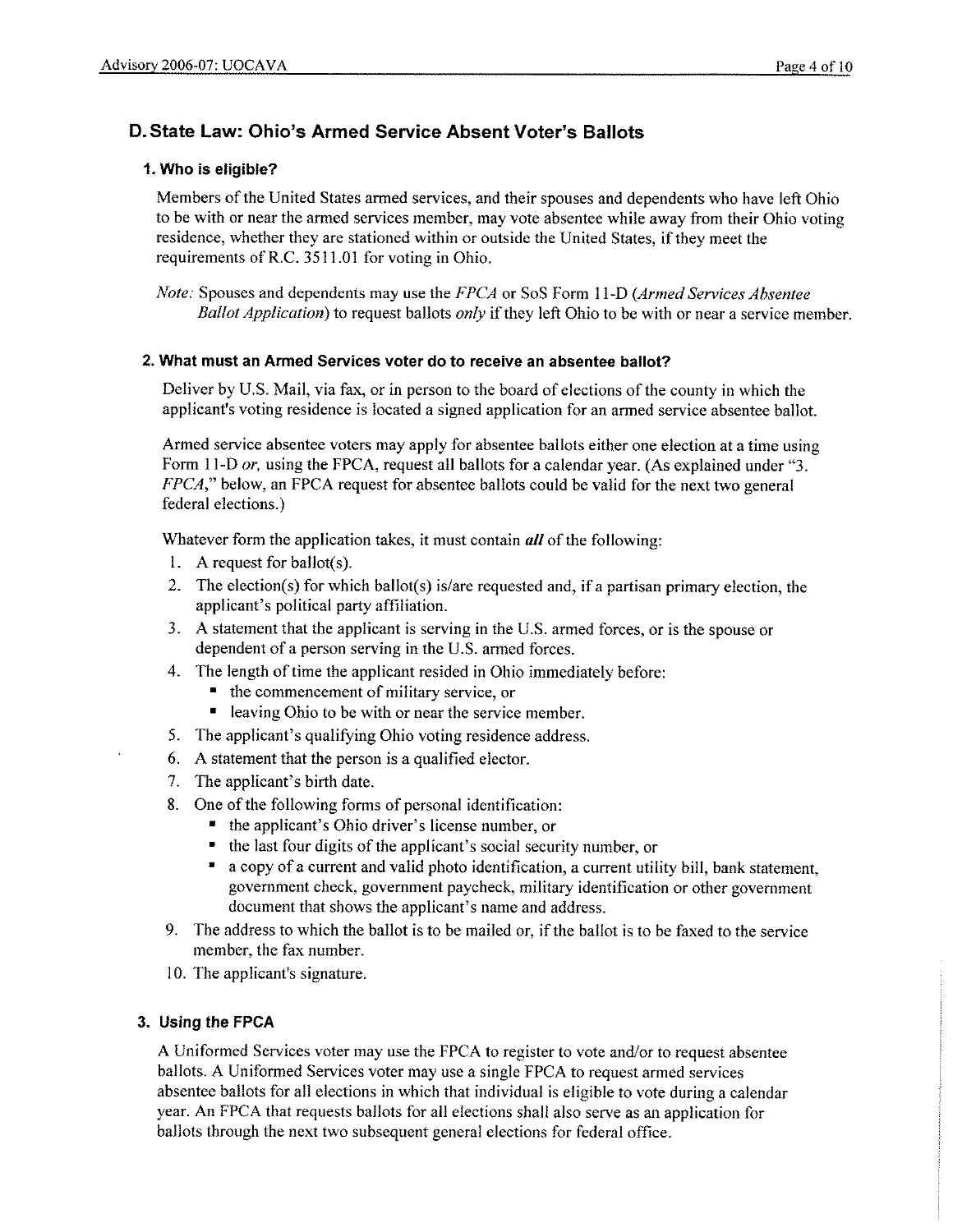**Note:** An FPCA is valid *only* if used by an elector covered by *UOCAVA.* If a board of elections has personal knowledge that an elector whose FPCA is on file with the board is no longer a *UOCAVA* voter, then that FPCA is no longer valid. The board may want to notify the elector of his or her precinct polling location in the county.

#### **4. Voter registration deadline waived if FPCA used**

The voter registration deadline is waived for Uniformed Services voters who use the FPCA to register to vote. A board that receives an FPCA for the November 7 election from a Uniformed Services voter after October IO must process the registration for the election and, if requested, mail or fax the appropriate absentee ballot to that person.

### **E. Faxing ballots an armed service absentee voter**

R.C. 3511.02 authorizes any armed service absentee voter to request that election officials send his/her absentee ballot either by first class U.S. Mail or via facsimile. However, voted ballots cannot be *returned* via fax. Under current law, voted ballots must be returned to the appropriate board of elections office either by U.S. Mail or in person.

## **F. When must voted absentee ballots be returned and received in order to be counted?**

## **1. From Within the United States**

Absentee ballots for the November 7 election voted by military personnel living within the United States (including Alaska and Hawaii) must be received no later than 7:30 p.m. on November 7, 2006 to be counted in the general election.

#### **2. From Outside the United States**

Absentee ballots for the November 7 election that are returned by military personnel living outside the U.S. need not be postmarked, but must be received by the board of elections no later than November 17, 2006 to be counted in the general election. However, if the return envelope is postmarked, or the I.D. envelope is dated, after the date of the election, the board cannot count the absentee ballot.

# **Ill. U.S. Civilians Living Outside the United States ("Overseas Voters'')**

*Note: "Overseas" means any country other than the United States, including other North American countries. It does not include Alaska, Hawaii or US. territories.* 

### **A. Generally**

Both federal and state law contain procedures that allow overseas citizens to register to vote and to vote absentee. *See generally,* 42 U.S.C. 1973ff-6 (UOCAVA) and R.C. 3509.022, 3509.03, *et seq.*  One of the most frequent decisions a board of elections must make before issuing an absentee ballot to a U.S. citizen living outside the country is whether that citizen is eligible to vote a "full" (local, state and federal) ballot or only a federal ballot (in 2006, candidates for U.S. Senator and U.S. Representative). That decision is determined by that citizen's residency status: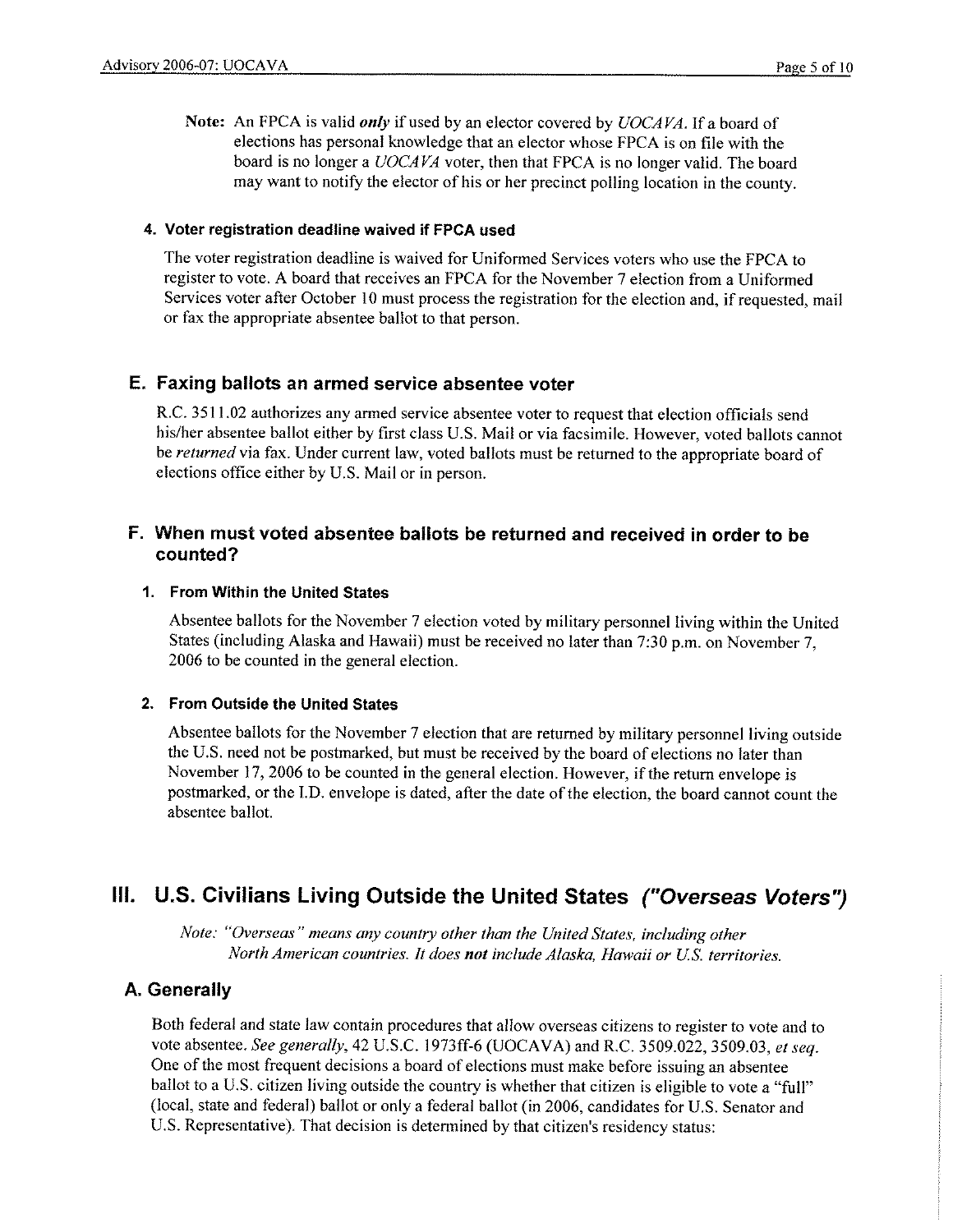### • **The overseas citizen currently maintains a qualifying Ohio voting residence**

An overseas citizen who maintains a qualifying Ohio voting address as defined in R.C. 3503.02 might be eligible to vote a "full" ballot. The citizen may register to vote and/or request absentee ballots using an FPCA as provided in R.C. 3509.03. An overseas citizen who already is registered to vote at a qualifying Ohio residence may, but does not have to, use an FPCA to request an absentee ballot.

## • **The overseas citizen does not currently maintain a qualifying Ohio voting address**

An overseas citizen who does not have a qualifying Ohio voting address as defined in R.C. 3503.02 is eligible to vote only a federal ballot from the Ohio precinct in which he or she resided immediately before leaving the United States to live in another country. The overseas citizen must register to vote and/or request the appropriate absentee ballot using an FPCA; *see*  "B. Federal Ballot Only," *below.* 

# **B. Federal Ballot Only**

## **1. Eligibility**

A U.S. citizen residing outside the country may cast a federal ballot in Ohio if:

- Ohio was the state in which the citizen resided immediately prior to leaving the U.S., *and*
- the citizen could have registered to vote at that Ohio residence, even ifthe citizen was not registered to vote in Ohio prior to leaving the state.

Under federal law, there is no limit on the amount of time a citizen may live outside the U.S. and still be eligible to vote in *federal* elections, nor any requirement that the citizen intend to move back to Ohio or anywhere in the U.S. in order to be eligible to vote in a*federal* election.

### **2. What the Overseas Voter Must Do to Receive an Absentee Ballot**

The overseas citizen must mail a properly completed *FPCA* to the board of elections of the county in which he or she resided immediately prior to moving out of the country.

### **3. Registration/Absentee Request Deadlines**

If a non-military overseas voter uses an *FPCA* both to register to vote and to request an absentee ballot, the board must receive the properly completed *FPCA* not later than the close of voter registration. If the overseas citizen already is registered to vote in Ohio and uses an *FPCA* to request an absentee ballot, the appropriate hoard of elections must receive the properly completed and signed *FPCA* by noon the Saturday before the election.

# **C. "Full Ballot" Eligibility**

To be eligible to vote in state and local elections as well as federal elections, an overseas citizen must qualify as an Ohio elector. To be a qualified elector, the person must, among other things, be timely registered to vote at a qualifying Ohio voting residence. A person's voting residence is defined in R.C. 3503.02 as the place in which a person's habitation is fixed and to which, whenever absent, the person has the intention of returning. As discussed below, election officials may use a questionnaire to determine voter eligibility for state and local elections.

## **1. Example:**

If an overseas citizen who has lived outside Ohio for less than four years responds to a board of elections' questionnaire that he or she intends to return to the qualifying Ohio voting residence, then the overseas citizen is eligible to vote a full ballot and should be provided with a regular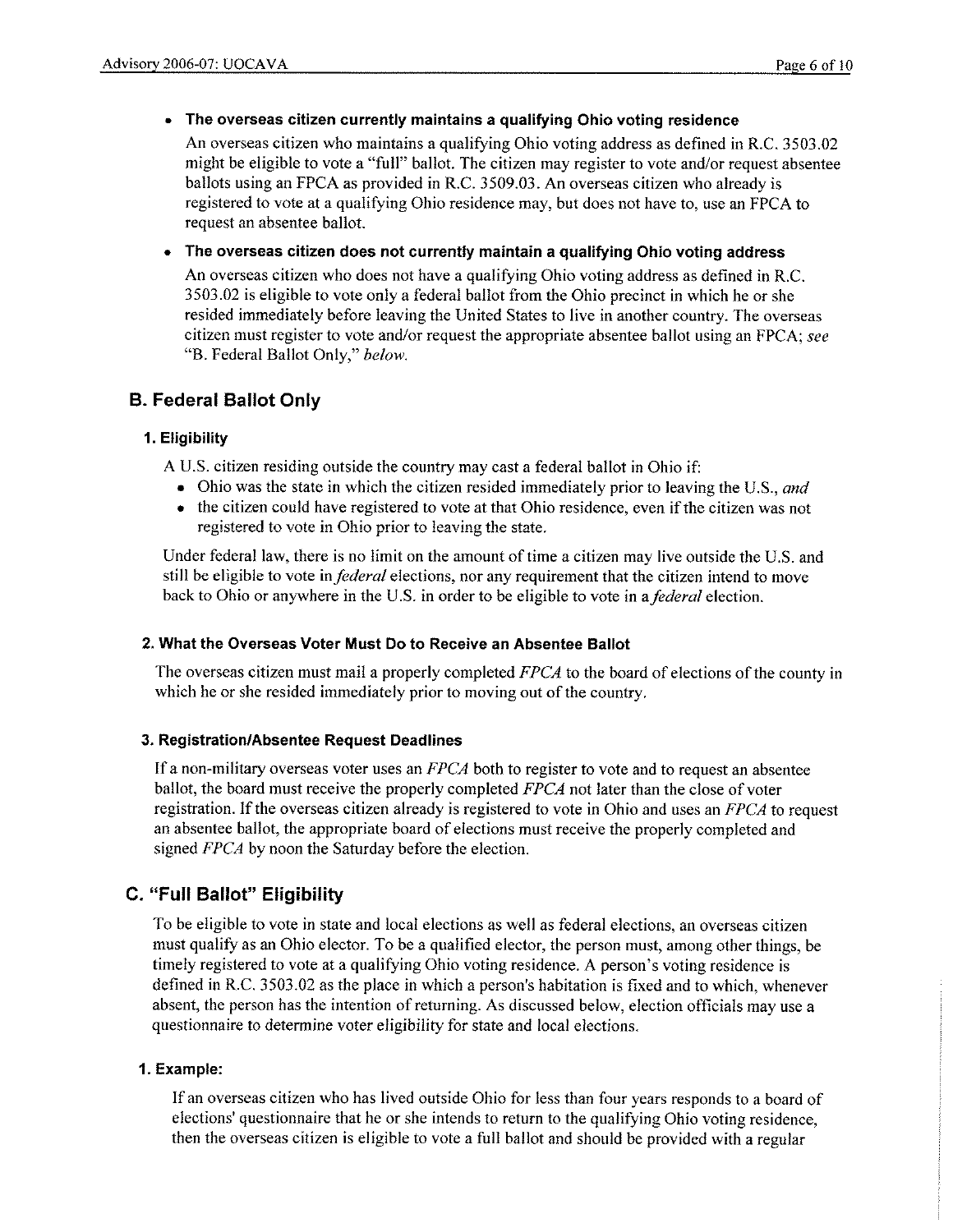absentee ballot. However, if the citizen either indicates no intention to return, or has resided continuously outside Ohio for a period of four or more years, then the citizen is ineligible to vote a full ballot and should be provided only the federal ballot. *(See* "B. Federal Ballot Only," *above.)* 

### **2. What the Overseas Civilian Voter Must Do to Receive an Absentee Ballot**

Deliver in person or send via U.S. Mail to the board of elections of the county in which the overseas citizen's voting residence is located a signed application for an absentee ballot. The application need not be in any particular form (may use Form 11-A), but the application must contain the following:

- 1. A request for a ballot,
- 2. The election for which the ballot is requested and, if a partisan primary election, the applicant's political party affiliation,
- 3. A statement that the applicant is a qualified elector,
- 4. The applicant's Ohio voting residence address,
- 5. Applicant's birthdate.
- 6. As proof of the applicant's identity, one of the following:
	- The applicant's current Ohio driver's license number, or
	- The last four digits of the applicant's social security number, or
	- A copy of a current and valid photo identification, a current utility bill, bank statement, government check, government paycheck, military identification or other government document that shows the applicant's name and address,
- 7. The address to which the ballot shall be mailed *(Note: There currently is no provision in state law allowing Ohio election officials to fax blank ballots to non-armed services voters),* and
- 8. The applicant's signature.

### **3. When to Request Absentee Ballot(s)**

Not earlier than January I of the year in which the election is held, or 90 days before the election -- whichever is earlier -- and not later than noon on the Saturday immediately prior to the election.

Note: Ohio does not waive the voter registration deadline for non-armed service voters living outside the United States. Therefore, if an overseas citizen who was not registered to vote in Ohio when he or she moved outside the United States uses an FPCA to register to vote as well as to request an absentee ballot, then his or her properly completed and signed FPCA must be received by the board of elections not later than the close of voter registration.

# **D. When must an overseas citizen's voted absentee ballot be returned to, and received by, election officials in order to be counted?**

The return envelope containing a ballot voted by an overseas citizen must indicate that it was mailed from outside the United States. To be counted, a ballot must be received by the appropriate board of elections or the Secretary of State's office no later than November 17, 2006 (] 0 days after the election).

In addition to the reasons set forth in R.C. 3509.07 to reject an absentee ballot, R.C. 3509.05 provides that an absentee ballot returned from an overseas citizen cannot be counted if:

- the ID envelope is dated, or the return envelope is postmarked, after the date of the election, or
- the ballot is received by the board or Secretary of State after November 17.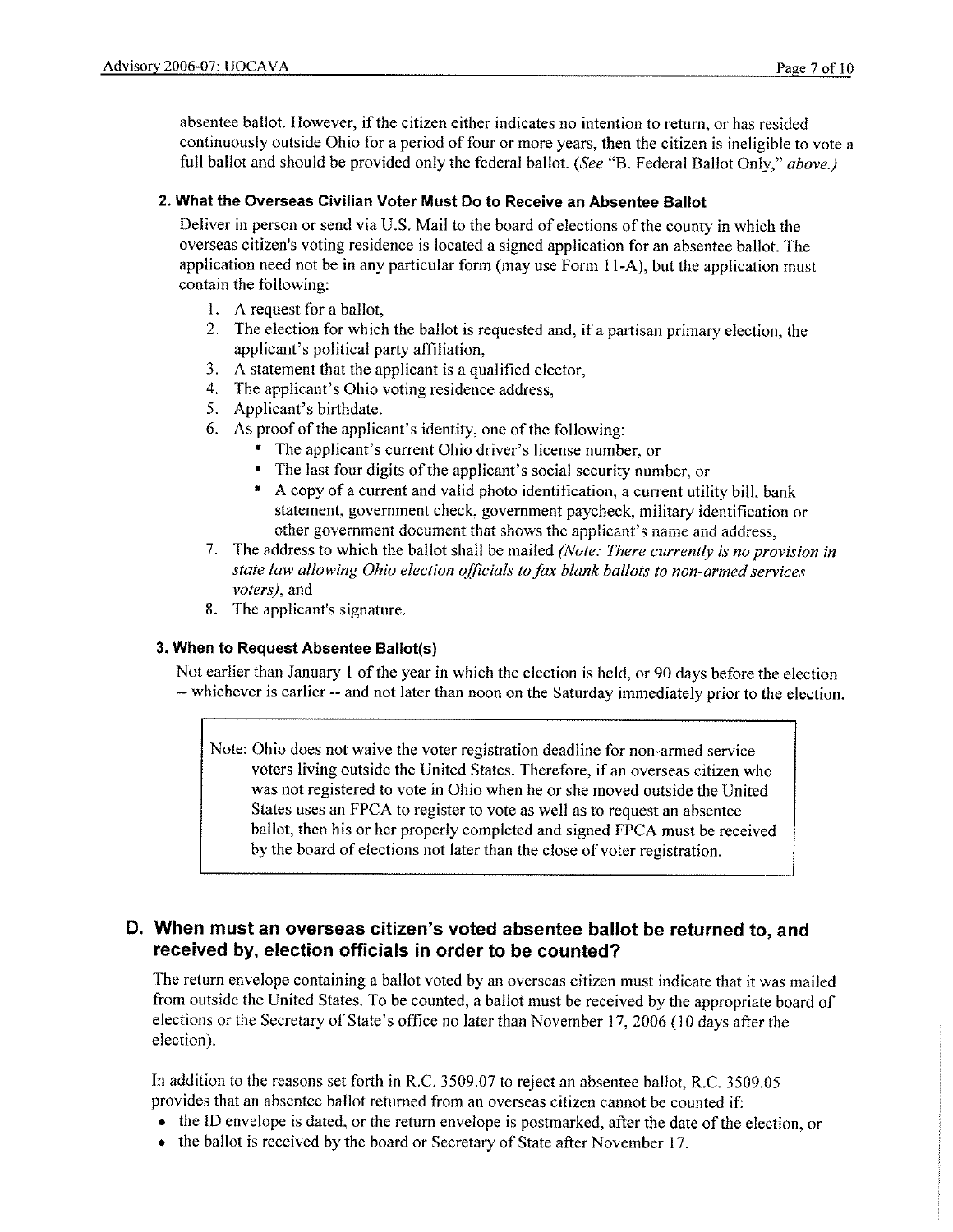# **IV. Civilians living outside Ohio, but within the U.S.**

# **A. Who is eligible to vote?**

A voter, other than a Unifonned Services voter, who resides outside Ohio but within the United States may vote an absentee ballot if that voter meets all the following requirements:

- I. Maintains a qualifying voting residence in Ohio,
- 2. Is *temporarily* living outside Ohio,
- 3. Has the intent to return to the county in which he or she is offering to vote,
- 4. Is properly registered to vote at the address at which he or she is offering to vote, and
- 5. Has not voted in any other county or state since leaving the county where registered.

# **B. What must the stateside civilian absentee voter do?**

Deliver in person or send by U.S. mail to the board of elections of the county in which the applicant's voting residence is located a written and signed application for an absentee ballot. The application need not be in any particular form, but must contain all of the following:

- I. The request for a ballot,
- 2. The election for which the ballot is requested and, if for a partisan primary election, the applicant's political party affiliation,
- 3. A statement that applicant is a qualified elector,
- 4. The applicant's voting residence address,
- 5. The applicant's birth date,
- 6. One of the following fonns of personal identification:
	- The applicant's Ohio driver's license number, or
	- The last four digits of the applicant's social security number, or
	- A copy of a current and valid photo identification, a current utility bill, hank statement, government check, government paycheck, military identification or other government document that shows the applicant's name and address,
- 7. The address to which the ballot is to be mailed, and
- 8. The applicant's signature.

# **C. When may an elector request an absentee ballot?**

Not earlier than January 1 of the year in which the election is held or 90 days before the election -whichever is earlier -- and not later than noon on the Saturday immediately before the election.

# **D. When must voted absentee ballots be received in order to be counted?**

A properly completed and signed identification envelope containing a marked absentee ballot, with the stub still attached, that is returned from within the U.S. must be delivered to the appropriate board of elections office in person or via U.S. Mail by the close of the polls on election day.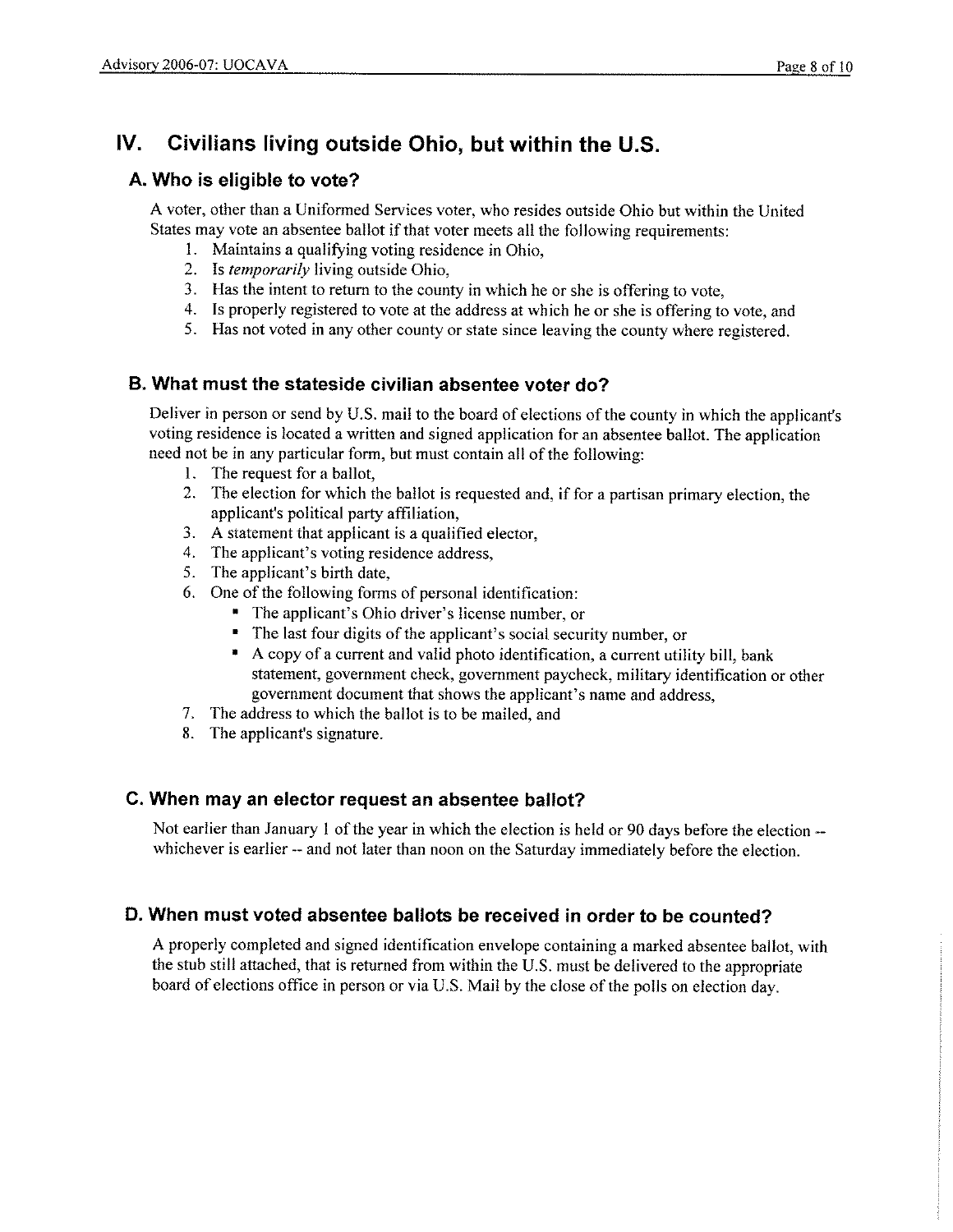# **V. Processing a Request for an Absentee Ballot**

# **A. Determining Eligibility of Civilian (Non-Military) Voters**

When a board of elections receives a request for an absentee ballot from an overseas or out-of-state civilian voter, the board must first determine if the voter is eligible to vote from the address designated as the qualifying Ohio voting address. If the voter is eligible, the appropriate absentee ballot (full or federal) must be provided.

## **1. Procedure When Person Not Previously Registered to Vote Requests an Absentee Ballot**

## **a. Eligibility can be determined without additional information**

If a board of elections simultaneously receives from the same person a voter registration application and an absentee ballot request, both of which are timely submitted and facially proper, the board must register the person to vote and send the person an acknowledgment notice, together with an absentee ballot.

## **b. Eligibility cannot be determined without additional information**

If a board of elections simultaneously receives from the same person a voter registration and an absentee ballot request, but the registration application is missing necessary information (e.g., no date of birth, signature, etc.), the board must immediately notify the applicant of the reasons for rejecting the application and request the applicant to provide the missing information or verification, in accordance with R.C. 3503.19(C).

If the applicant submits a properly completed registration to the board by the registration deadline, the board must registrar the person to vote and provide the absentee ballot.

### **2. Procedure When Previously-Registered Voter Requests Absentee Ballot**

### **a. Generally**

If an absentee ballot application received by mail is proper on its face, the board must issue the appropriate ballot to the elector at the address provided. However, if the board is unsure which ballot – full or federal – the elector is eligible to vote, the board may include a questionnaire with the absentee ballot, advising that the questionnaire must be completed and returned with the absentee ballot, and that failure to return the completed questionnaire may prevent the board from counting the ballot.

### **b. Content of Questionnaire**

A board opting to use a questionnaire should include the following questions:

- I. Are you a United States citizen?
- 1. Are you a United States citizen?<br>2. Were you a resident of \_\_\_\_\_\_\_\_ County immediately prior to leaving the state/country?
- 2. Were you a resident of County immediately pri<br>3. When did you most recently reside in County?
- 3. When did you most recently reside in  $\frac{1}{\text{County}}$  County?<br>
4. Were you a registered voter in  $\frac{1}{\text{County}}$  County before leaving Ohio/the United States?<br>
5. Do you intend to return to
- 5. Do you intend to return to
- 6. Have you registered to vote in any other jurisdiction since leaving Ohio?
- 7. Is your absence from Ohio/the United Statues due to your state/federal employment?

*Note: Send a questionnaire only to civilian voters whose eligibility the board has been unable to determine. NEVER send a questionnaire to Uniformed Services voters!*